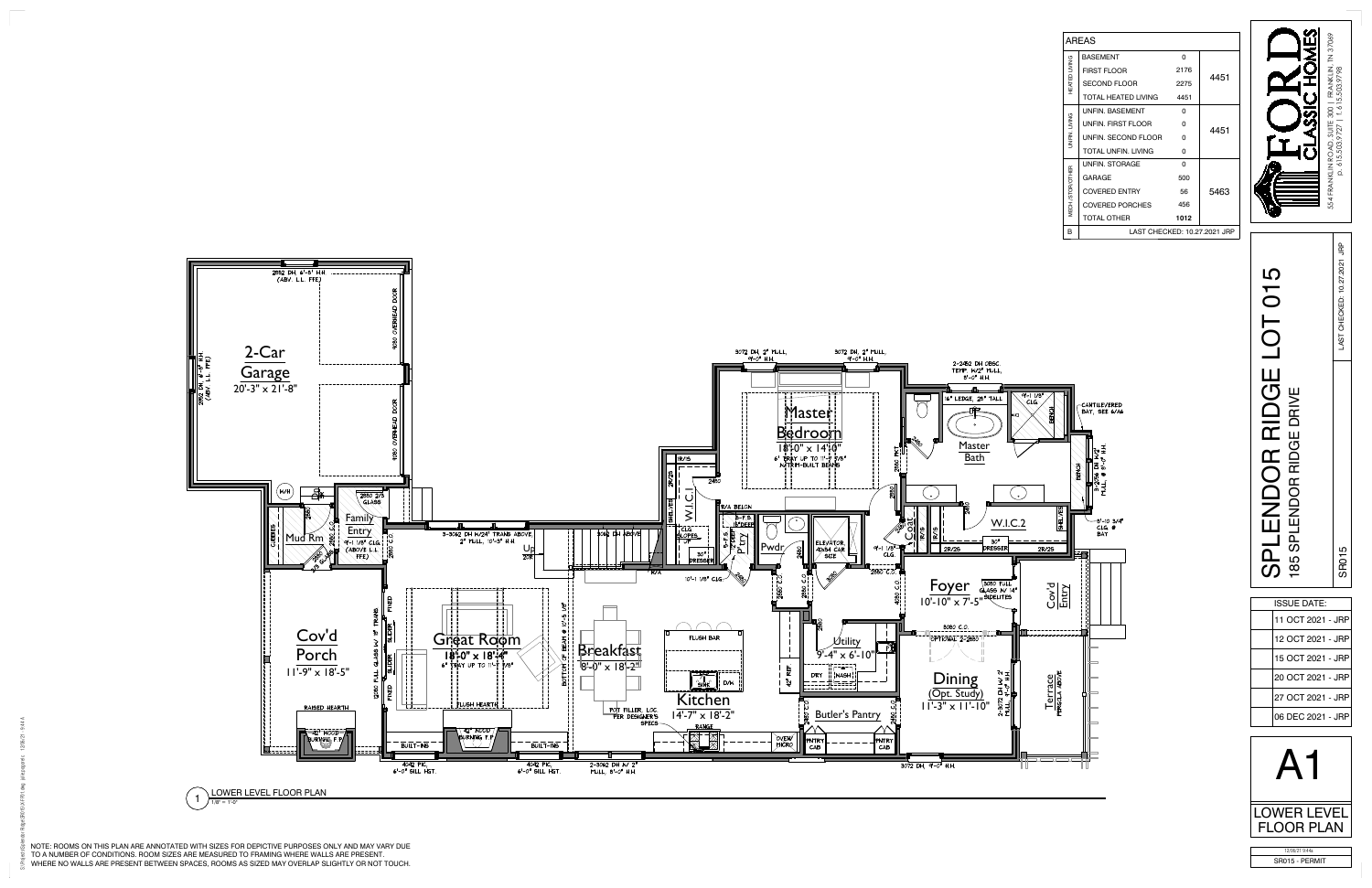

NOTE: ROOMS ON THIS PLAN ARE ANNOTATED WITH SIZES FOR DEPICTIVE PURPOSES ONLY AND MAY VARY DUE TO A NUMBER OF CONDITIONS. ROOM SIZES ARE MEASURED TO FRAMING WHERE WALLS ARE PRESENT.<br>WHERE NO WALLS ARE PRESENT BETWEEN SPACES, ROOMS AS SIZED MAY OVERLAP SLIGHTLY OR NOT TOUCH.



|                                                              | LAST CHECKED: 10.27.2021 JRP |  |  |
|--------------------------------------------------------------|------------------------------|--|--|
| SPLENDOR RIDGE LOT 015<br>85 SPLENDOR RIDGE DRIVE            | SRO <sub>15</sub>            |  |  |
| <b>ISSUE DATE:</b>                                           |                              |  |  |
| 11 OCT 2021 - JRP                                            |                              |  |  |
| 12 OCT 2021 - JRP                                            |                              |  |  |
|                                                              |                              |  |  |
| 15 OCT 2021 - JRP                                            |                              |  |  |
| 20 OCT 2021 - JRP                                            |                              |  |  |
| 27 OCT 2021 - JRP                                            |                              |  |  |
| 06 DEC 2021 - JRP<br><b>UPPER LEVEL</b><br><b>FLOOR PLAN</b> |                              |  |  |

| 11 OCT 2021 - JRP |  |
|-------------------|--|
| 12 OCT 2021 - JRP |  |
| 15 OCT 2021 - JRP |  |
| 20 OCT 2021 - JRP |  |
| 27 OCT 2021 - JRP |  |
| 06 DEC 2021 - JRP |  |
|                   |  |

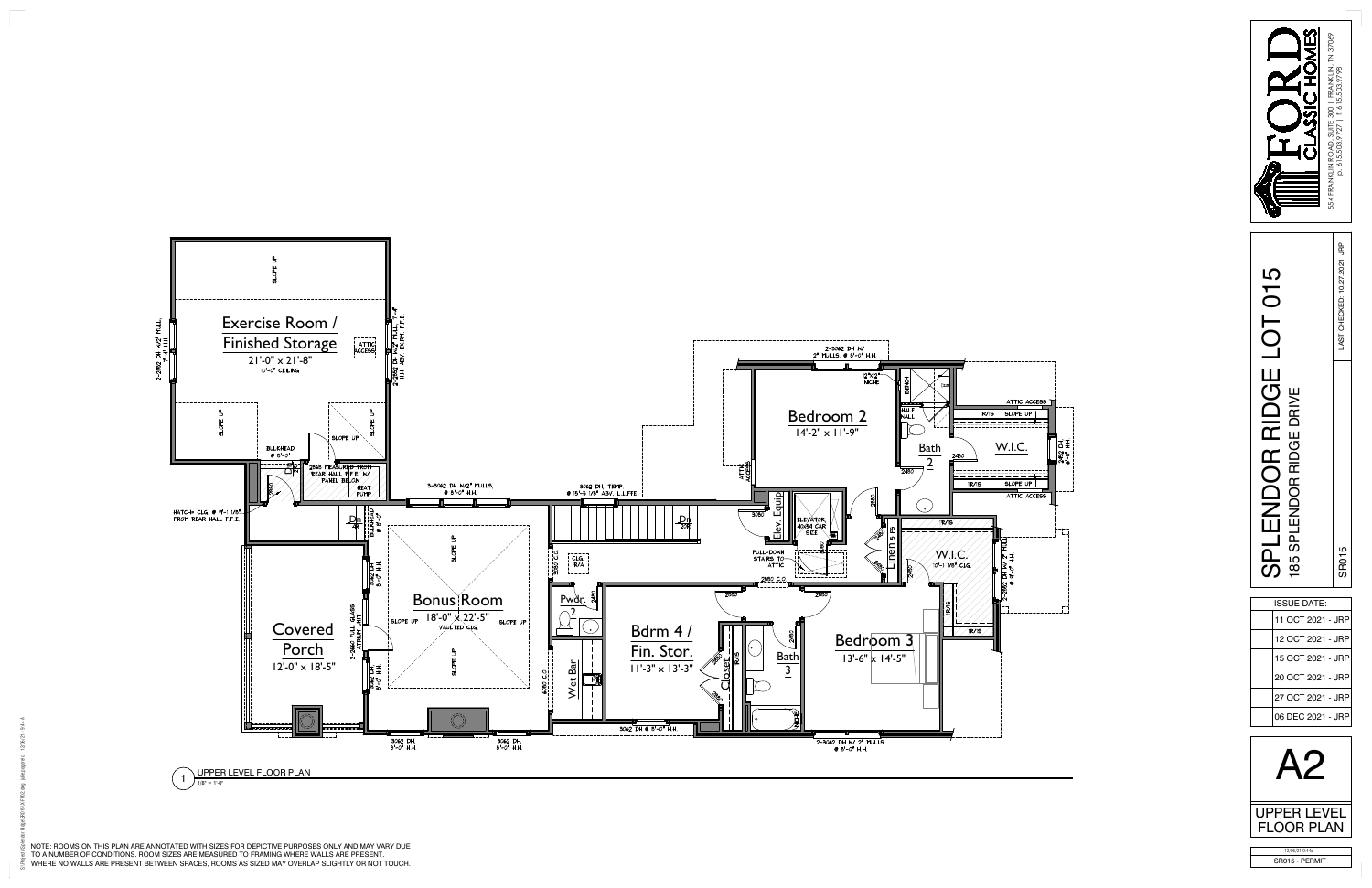

 $\frac{\text{RIGHT ELEVATION}}{1/8" = 1^{1} \cdot 0"}$ 



| ISSUE DATE:       |  |
|-------------------|--|
| 11 OCT 2021 - JRP |  |
| 12 OCT 2021 - JRP |  |
| 15 OCT 2021 - JRP |  |
| 20 OCT 2021 - JRP |  |
| 27 OCT 2021 - JRP |  |
| 06 DEC 2021 - JRP |  |
|                   |  |